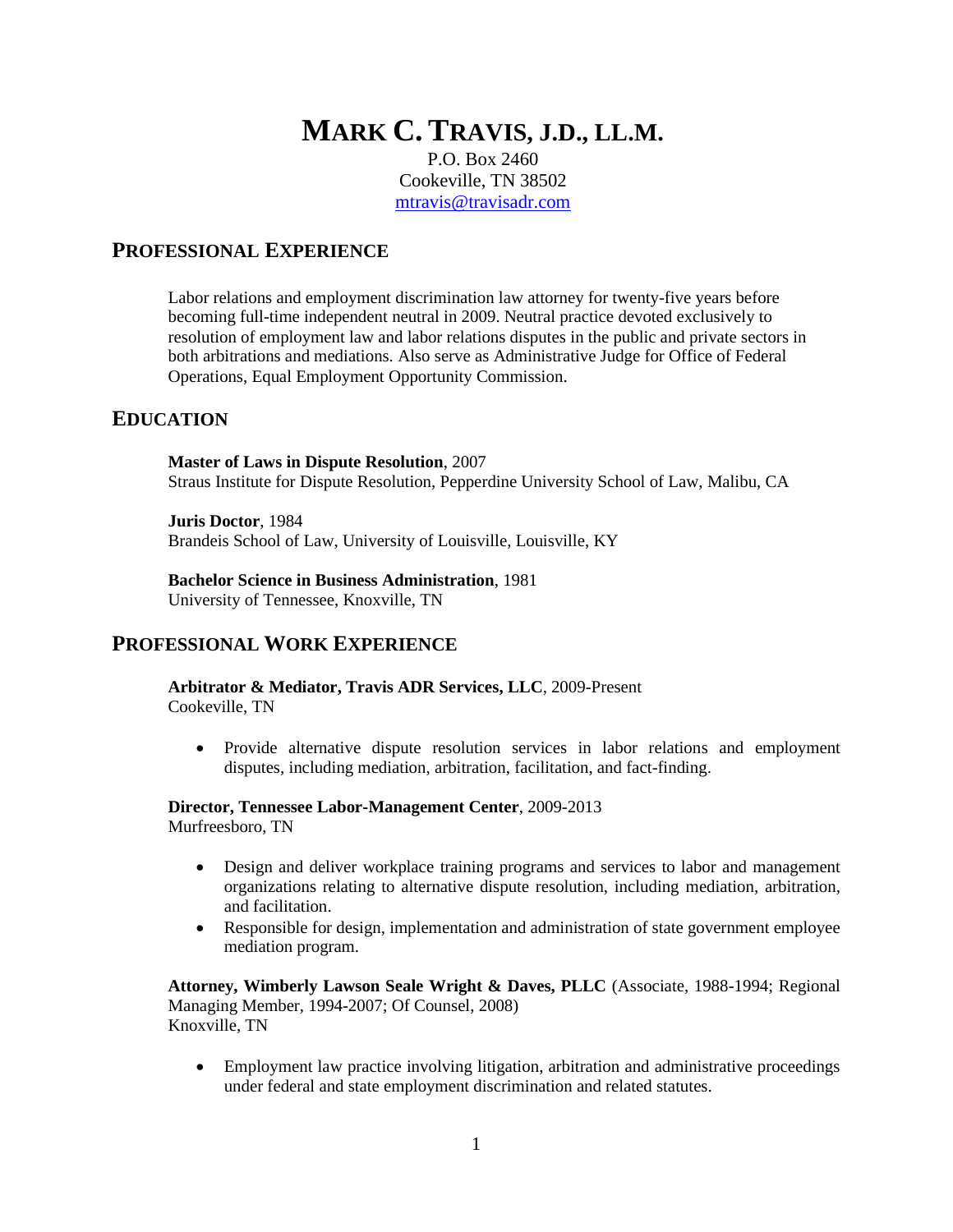• Specialized labor relations practice involving collective bargaining negotiations, contract administration, grievance arbitration hearings, and administrative proceedings before National Labor Relations Board.

# **ACADEMIC TEACHING EXPERIENCE**

#### **Adjunct Professor; Employment Dispute Resolution**; **Labor Disputes**

2008-2020 Straus Institute for Dispute Resolution, Pepperdine University School of Law, Malibu, CA

**Adjunct Professor; Conflict Management and Negotiation, Labor and Employment Law;**  1999-2013 Tennessee Technological University, Cookeville, TN

**Adjunct Professor; Administrative Law in Employment Practice**; 2011-2015 John Marshall Law School, Atlanta, GA

**Adjunct Professor; Arbitration**; 2022 University of Tennessee College of Law, Knoxville, TN

#### **PROFESSIONAL AFFILIATIONS**

Tennessee Bar Association (Practice Sections: Labor and Employment Law; Dispute Resolution) American Bar Association (Practice Sections: Labor and Employment Law; Dispute Resolution) Wyoming Bar Association National Academy of Arbitrators Fellow, College of Labor and Employment Lawyers Fellow, American College of Civil Trial Mediators Tennessee Association of Professional Mediators, Founding Member Labor and Employment Relations Association Society of Federal Labor and Employment Relations Professionals National Academy of Distinguished Neutrals Distinguished Fellow, International Academy of Mediators

## **PUBLICATIONS**

#### **Books:**

Tennessee Workers' Compensation Handbook, M. Lee Smith Publishers (1<sup>st</sup> ed. 2001; 2<sup>nd</sup> ed. 2002; 3rd ed. 2005)

#### **Articles**:

Supreme Court Limits Federal Court Jurisdiction in Review of Arbitration Awards; Labor and Employment Law Connect, Tennessee Bar Association, Labor and Employment Law Section (Spring 2022)

*When One Door Closes: New Law Ends Arbitration of Sexual Harassment Claims*; Tennessee Bar Journal, Tennessee Bar Association, Vol. 58, No. 3 (May/June 2022)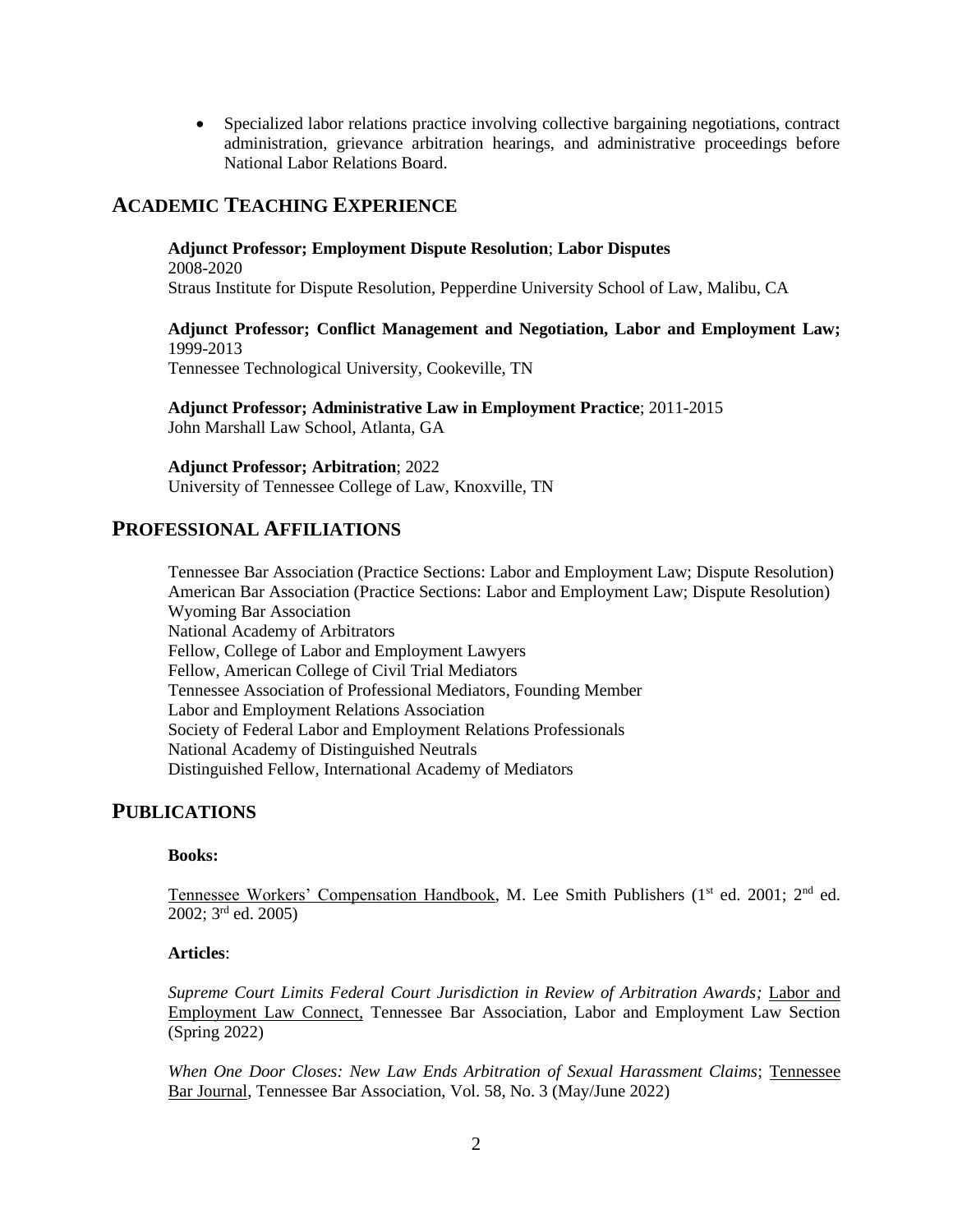*Employment Arbitration in the Wide, Wide World of Sports*; Labor and Employment News, American Bar Association, Labor and Employment Law Section, Vol. 50, No. 1 (Spring 2022)

*Workplace Investigations by Outside Counsel: What Do You Have to Lose?*; Nashville Bar Journal, Nashville Bar Association (March, 2016)

*Tennessee's "T.E.A.M." Act: A New Day in Public Sector Employment Law*; Tennessee Bar Journal, Tennessee Bar Association, Vol. 48, No. 10 (October, 2012)

*A Change in Focus: Mediation of Claims under the ADA Amendments Act*; Dispute Resolution Magazine, American Bar Association, Vol. 18, No. 3 (April, 2012)

*A New Direction: Amendments Put Americans with Disabilities Act Back on Path of Tackling Discrimination*; Tennessee Bar Journal, Tennessee Bar Association, Vol. 47, No. 6 (June, 2011)

*The Top Ten Things You Need to Ask Yourself Before Going to Mediation*; Dicta, Knoxville Bar Association (December, 2010)

*Workers' Comp Issues in the Unionized Workplace: Traps for the Unwary*; Tennessee Workers' Comp Reporter, Vol. 11, No. 6 (June, 2010); Tennessee Workers' Comp Service, Vol. 14, No. 5 (May, 2010)

*Under the Radar? The Public Safety Employer-Employee Cooperation Act*; Labor and Employment Relations Association, Perspectives on Work, Online Companion (Spring, 2010)

*If You Build It, Will They Come? A New Model for Bargaining in Federal Sector Labor Relations*, Association for Conflict Resolution, Workplace Section Newsletter (Summer, 2010)

*Have a Smart Strategy: Successful Mediations of Employment Litigation*; Tennessee Bar Journal, Tennessee Bar Association, Vol. 46, No. 5 (May, 2010)

*Improving the Grievance Process: Grievance Mediation as an Alternative to Arbitration*; Proceedings of Thirtieth Annual International Industrial Relations and Human Resources Conference, Louisville, Kentucky (November 6-7, 2009)

## **LICENSURES, CERTIFICATIONS & PANELS**

Admitted to Practice Law: Tennessee Supreme Court, 1984; United States District Court, Eastern District of Tennessee, 1986; United States District Court, Eastern District of Kentucky, 1986; United States Court of Appeals, Sixth Circuit, 1988; United States District Court, Middle District of Tennessee, 1991; United States District Court, Western District of Tennessee, 1999; Wyoming Supreme Court, 2009

Listed General Civil Mediator, Tennessee Supreme Court, 2004

- Panel Mediator, United States District Court, Eastern District of Tennessee, 2004; United States District Court, Middle District of Tennessee, 2004
- Certificate, Labor Relations and Collective Bargaining Studies, Cornell University School of Industrial and Labor Relations, 2000

Roster of Neutrals, Cornell University School of Industrial and Labor Relations, 2006

Panel Mediator, U.S. Nuclear Regulatory Commission ADR Program, 2006

Panel of Distinguished Neutrals, Employment Panel, International Institute of Conflict Prevention and Resolution, 2007